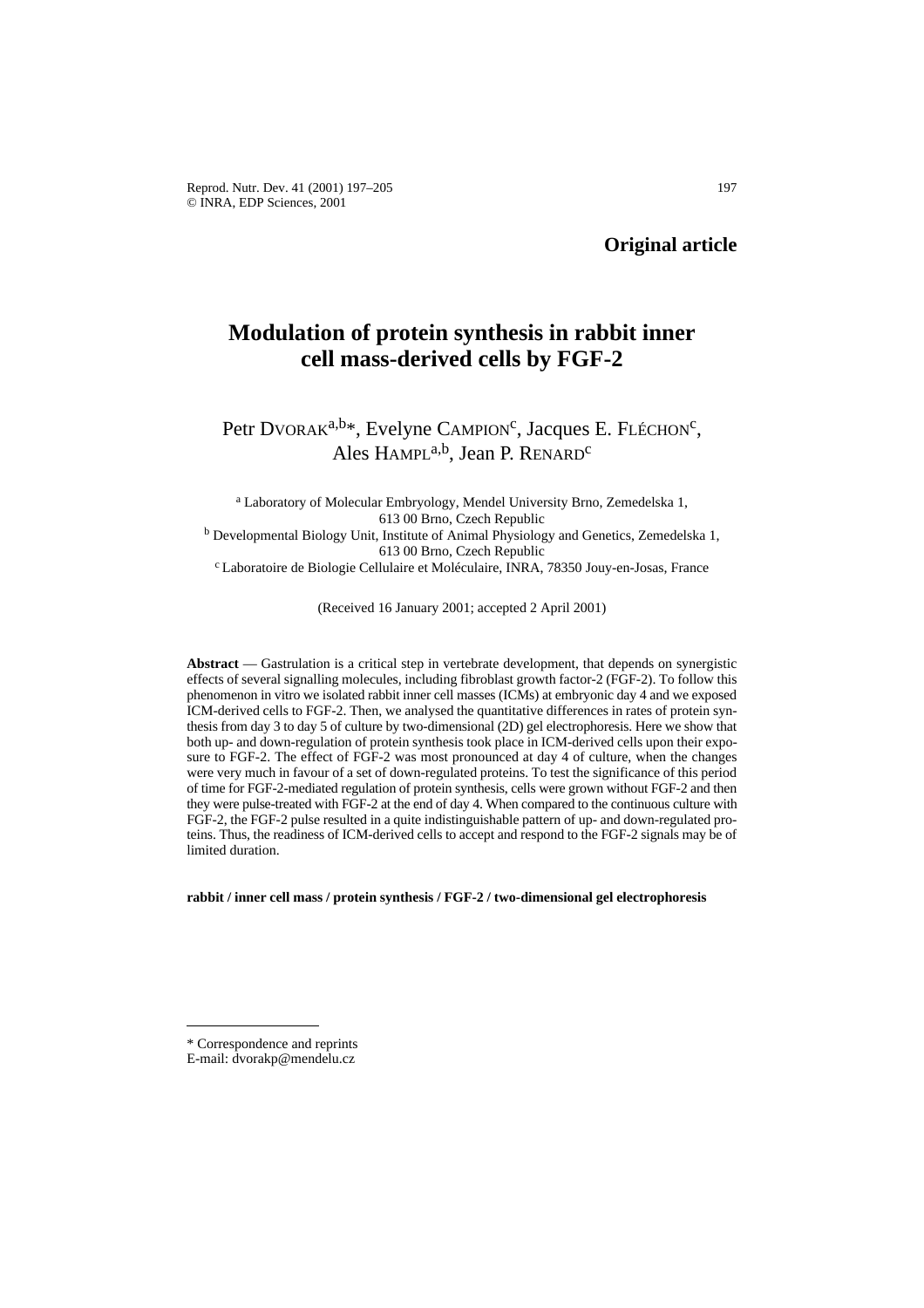## **1. INTRODUCTION**

Similarly to other mammals, the ICM of the rabbit embryo is the source of all foetal tissues. Cells within the large, flat rabbit ICM are first allocated to primitive ectoderm and primitive endoderm. Then, possibly under the control of growth factors, cells originating within primitive ectoderm give rise mesoderm. Mesoderm diversifies into three populations – axial mesoderm, that contributes to organizing the basic body axis; somitic mesoderm, which gives rise to bone, muscle and dermis; and lateral mesoderm, which forms the body cavities and contributes to several organs. In contrast to the mouse, rabbit gastrulation occurs before implantation [12]. This makes the rabbit embryo a well accessible model for analysing the expression of genes that are specific to gastrulation. However, the significance of the data obtained in vivo is low due to the large asynchrony among embryos in multiparous rabbit females. Here, we overcame this limitation by using ICMs isolated from blastocysts that were synchronised in culture since the morula stage.

As mentioned above, growth factors may play crucial roles during the initial stages of gastrulation. One of them, FGF-2, has been involved in the differentiation of mesoderm in amphibian development [7, 21, 22, 23], and increasing evidence suggests that it also plays a similar role in mammals, including in the rabbit [5, 9, 11]. The process of mesoderm induction is displayed by the expression of specific mRNAs [18, 24] and proteins [5, 13, 28]. Besides analysing specific gene products directly involved in mesoderm induction or accompanying morphogenetic movement during that stage, characterising the overall changes in protein synthesis should also be emphasized. One useful approach is the construction of protein databases using high-resolution, 2D gel electrophoreses followed by computer-assisted analyses. Several mammalian databases, with the exception of the rabbit species, already provide information

regarding the regulation of protein synthesis in preimplantation embryos. Such databases were published for one-cell stage to blastocyst stage mouse embryos [3, 14, 16, 19]. Others focus on the quantitative analysis of proteins synthesized by 6.5–7.5 day mouse embryos with respect to differentiation of ectoderm, endoderm and mesoderm [15], proteins specific to major organogenesis in the mouse from day 7.5 to day 9.0 of development [25] or the developing heart of a 9.5 day mouse embryo [26]. Concerning potential morphogens, of all the growth factors that are known to affect embryonic development, only the effects of insulin growth factor on protein synthesis in eightcell mouse embryos and blastocysts [20] and porcine embryonic discs [8], and the effect of TGFs on total protein synthesis in mouse blastocysts [1] were investigated.

Taking advantage of our previously established model of in vitro mesoderm induction in the rabbit [5], we analysed protein synthesis in ICM-derived cells that were exposed to a candidate morphogen FGF-2 during the period when the initial steps of rabbit gastrulation occur in vivo. We show that exogenous FGF-2 can stimulate and/or inhibit protein synthesis in rabbit embryonic cells in a pattern that may resemble the developmental specification of originally totipotent cells.

#### **2. MATERIALS AND METHODS**

#### **2.1. Isolation and culture of ICMs**

Rabbit morulas were collected at day 3 p.c. by oviduct flushing and were cultured individually overnight to the blastocyst stage in Dulbecco's modified Eagle medium (DMEM; Gibco/BRL, Gaithersburg, MD) supplemented with 20% foetal calf serum, 2 mM glutamine, 0.1 mM non-essential amino acids, 0.05 mM β-mercaptoethanol, 100 IU $\cdot$ mL<sup>-1</sup> penicillin and 0.1 mg $\cdot$ mL<sup>-1</sup> streptomycin. Then, only well developed blastocysts were subjected to immunosurgery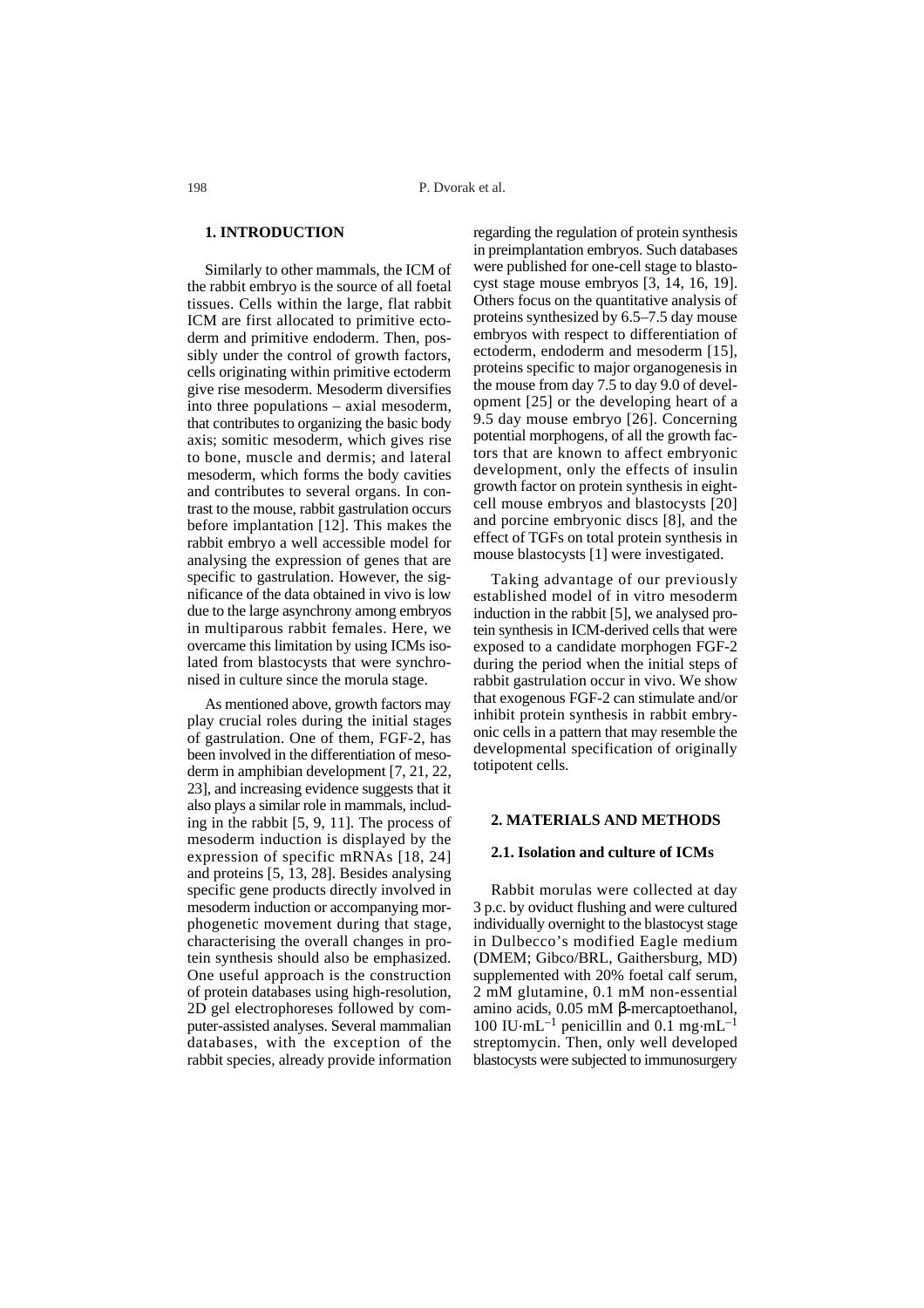

**Figure 1.** Experimental design of 2D gel analysis. Rabbit ICM-derived cells were exposed to the two concentrations of FGF-2 either from immunosurgery of blastocysts to day 5 of culture (Experiment 1) or only for 16 hours beginning from hour 80 of culture (Experiment 2).

in order to isolate ICMs. Immunosurgery was performed essentially according to the method of Babinet and Bordenave [2] using goat anti-rabbit whole serum (Sigma, St. Louis, MO) and guinea pig complement (Sigma). After isolation, four ICMs/well were placed on gelatin-coated 4-well dishes (Nunc, Roskilde, Denmark) and cultured in DMEM with 1 and/or 5  $ng·mL^{-1}$  FGF-2 (Sigma) until labelling and 2D analysis (Fig. 1; Experiment 1). For short-term exposure to FGF-2, ICMs were cultured for 80 hours without FGF-2, then exposed to 1 and/or 5 ng.mL–1 FGF-2 for 16 hours and subjected to analysis (Fig. 1; Experiment 2). For both experiments, control ICMs were cultured in medium without FGF-2.

#### **2.2. Radiolabelling and 2D gel electrophoresis**

ICM-derived cells grown in the presence or absence of FGF-2 were scraped off the dish and washed twice with phosphatebuffered saline, pH 7.2 (PBS;  $Ca^{2+}$ -Mg<sup>2+</sup>free). Then cells were suspended in M2 medium containing 0.4% polyvinylpyrolidone (Sigma) and labelled with 1.5 mCi·mL<sup>-1</sup>  $\left[35\right]$ -methionine (specific activity 1500 Ci.mmol–1; Amersham, Buckinghamshire, England) for 2 hours. After labelling, cells were extensively washed with cold PBS, proteins were extracted in lysis buffer (9.5 M urea, 5% β-mercaptoethanol, 0.5% NP-40, 0.5% SDS, 2.5% glycerol, 0.2% ampholines) and incorporation of [35S]-methionine was determined by TCA precipitation followed by scintillation counting. Labelled proteins were then separated by non-equilibrium pH gradient electrophoresis [17] using pH 3–10 gradient ampholines (NEPHGE; 4% acrylamide, 9.5 M urea, 2% NP-40, 2% acrymalide, 9.5 M urea, 2% NP-40, 2% ampholines) an 11% SDS-PAGE in the second dimension. Between 0.5 and  $1 \times 10^6$  cpm were loaded onto each gel. The gels were then fixed, soaked in Amplify (Amersham), dried, and exposed to Fuji films at –70 °C. For each treatment, several experimental replicates were done and two representative gels showing the largest number of high-quality spots were selected for detailed analysis.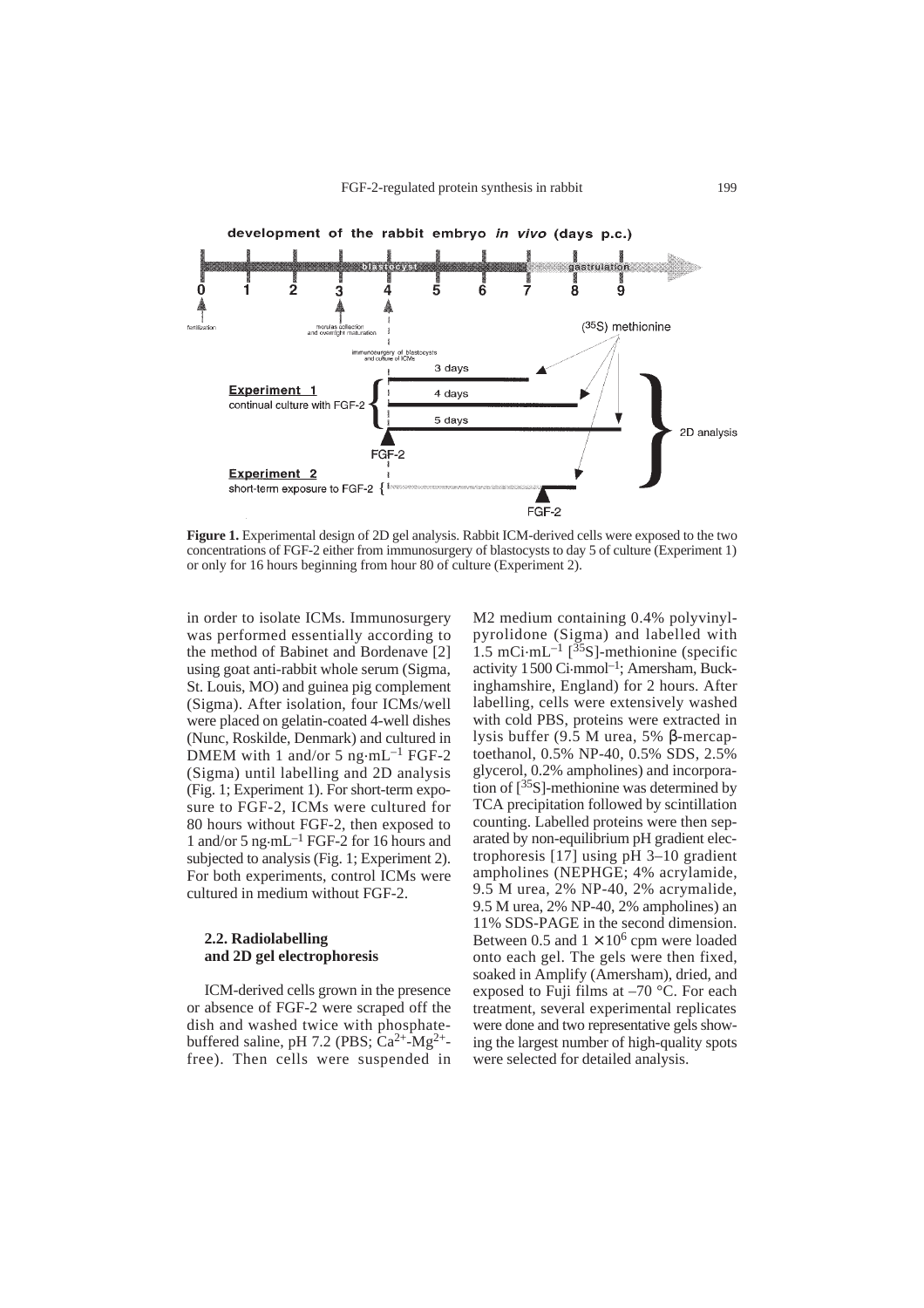## **2.3. Image analysis**

The gel autoradiograms were scanned (Ultroscan, Pharmacia, Uppsala, Sweden) and processed using Image Master System (Pharmacia) as follows. First, the migration coordinates were identified for all spots. Using these coordinates, the standard protein maps were created representing the set of protein spots that are detectable under two experimental conditions (FGF-2-treated and FGF-2-nontreated) and for each culture timing. Then the optical densities (OD) were determined for each spot and the relative synthesis rate of individual proteins for each treatment was quantified as a fold change of OD between the spot being evaluated (FGF-2-treated) and the identically migrating spot in the control gel (FGF-2-nontreated).

# **3. RESULTS**

#### **3.1. FGF-2 induces changes in the accumulation of proteins synthesized in rabbit ICM-derived cells**

First, we determined the total number of protein spots that is typical for each culture condition (FGF-2 concentrations and culture timing). Routinely, we were able to identify an average of 200 proteins of which at least 90% were common to both experimental conditions (FGF-2-treated and control nontreated). Only spots, the density of which increased and/or decreased at least two-fold when compared to nontreated controls, were classified as changing.

Upon continuous treatment with FGF-2 in both concentrations, about 11% of proteins up-regulated their accumulation at day 3. Twenty-four hours later, however, the percentage of proteins that increased their accumulation was much lower, 3.1 and 4.2% in cultures supplemented with 1 and 5 ng $\cdot$ mL<sup>-1</sup> FGF-2, respectively. Then, at day 5 of culture the level of up-regulation increased back to 9.2 and 10% in 1 and  $5 \text{ ng} \cdot \text{m} \text{L}^{-1}$  of FGF-2, respectively (Fig. 2; INCREASE).

In fact, in a certain sense the opposite is true for proteins that down-regulate their accumulation (Fig. 2; DECREASE). On the one hand, the most significant down-regulating effect of FGF-2 occurred after 4 days of culture with FGF-2, specifically 15.7% and 11.5% of proteins became down-regulated upon 1 ng $\cdot$ mL<sup>-1</sup> and 5 ng $\cdot$ mL<sup>-1</sup> of FGF-2, respectively. On the other hand, compared to day 4, much less down-regulation took place at days 3 and 5. Only 11.7% and 12.8% of proteins were down-regulated upon treatment with 1 ng $\cdot$ mL<sup>-1</sup> at days 3 and 5, respectively. An even smaller proportion, 5.5% and 7.7% of proteins became down-regulated in cultures supplemented with



**Figure 2.** Number of at least twofold up- and down-regulated protein spots as a percentage of spots resolved in the standard image for each of the three intervals and continual treatment of ICM-derived cells with FGF-2. All values are expressed as the mean percentage of two representative pairs of gels<br>for 0 and 1 or 0 and 5 ng·mL<sup>-1</sup> of FGF-2. Note day 4 as a time window showing very characteristic changes in protein synthesis. The different fill patterns indicate D3, D4, and D5 of culture.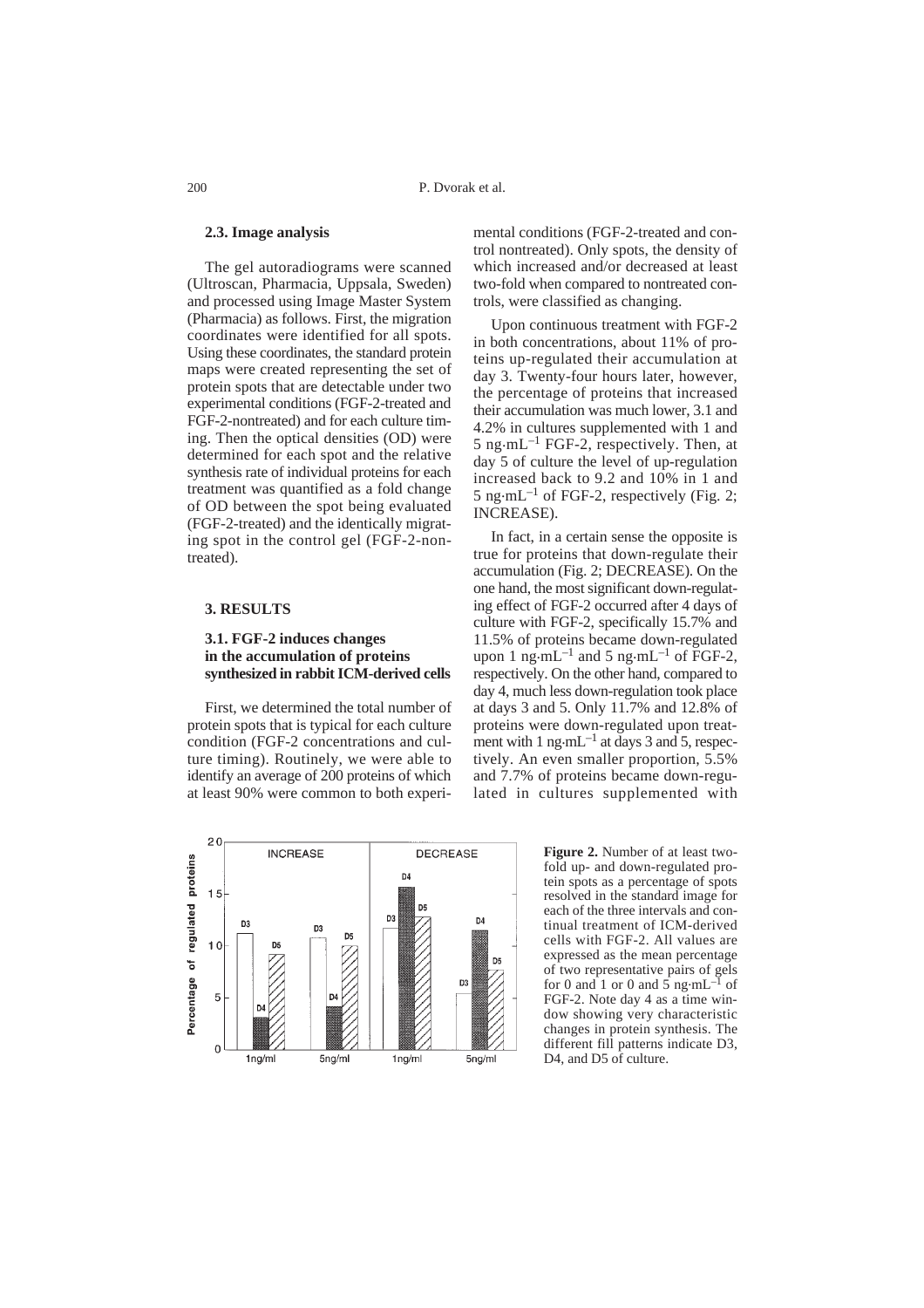5 ng.mL–1 of FGF-2. An example of FGF-2 induced changes in protein synthesis for each period of culture is shown in Figure 3.

Altogether, when ICM-derived cells were maintained in culture supplemented with FGF-2 for 4 days, that is, to the time point corresponding to day 8 of intrauterine development, they modulated the overall trend in protein synthesis in a way not observed in cells treated with FGF-2 for either 3 or 5 days.

## **3.2. Time-limited exposure to FGF-2 is sufficient to elicit a response of ICM-derived cells**

The mechanism of growth factor-dependent embryonic inductive processes has several important limitations [10]. One of them is that the time for which tissue or cells can respond to signals may be restricted to a specific developmental period and, moreover, may be limited in its duration.

To test whether or not this scenario may apply to the specific changes in protein accumulation occurring in our in vitro system at day 4, we designed the following experiment. We cultured ICM-derived cells without FGF-2 for 80 hours and then we exposed the cells to 1 and/or 5 ng $\cdot$ mL<sup>-1</sup> FGF-2 for an additional 16 hours. Thus, these cells were labelled, lysed and subjected to 2D gel analysis at exactly the same time as cultures that were continuously treated with FGF-2 for 4 days beginning at the time of their isolation (Fig. 1). According to our standard criteria, it appears that short-term exposure to FGF-2 not only produces the significant effect, but its qualitative and quantitative parameters are essentially the same as in continuous exposure. Specifically, as shown in Figure 4, an average of 4.5% of proteins up-regulated and 12% of proteins downregulated their accumulation upon shortterm treatment with 1 and/or  $\bar{5}$  ng $\cdot$ mL<sup>-1</sup> FGF-2.

## **4. DISCUSSION**

Experimental design of our 2D gel analysis is based on a previously established model of in vitro mesoderm induction in the rabbit [5]. In that report we showed that culture of isolated ICMs in the presence of FGF-2 gives rise to migrating cells that are mesoderm-like in their phenotype. Their mesodermal phenotype was immunocytochemically demonstrated by the elevated expression of vimentin (days 7–10 of culture), *brachyury* (T) protein (day 10 of culture) and cytokeratins (day 10 of culture) and/or by down-regulation of desmoplakins (days 7–10 of culture) and embryoglycan epitope, stage-specific embryonic antigen 1  $(SSEA 1/TEC 1; day 7–10 of culture)$ . Correspondingly, mesoderm of entire rabbit embryo typically expresses *brachyury* (T) protein [12], cytokeratin and vimentin [27, 28]. Notably, our previous in vitro experiments pointed to the fact that increasing the concentration of exogenous FGF-2 results in changes of both proliferation activity and morphology of ICM-derived cells, and that these changes precede the expression of typical protein markers. In some cases, we observed the successive expression of vimentin in morphologically homogenous cell colonies (our unpublished data). We also observed that the expression of pluripotent cell-specific SSEA 1/TEC 1 was suppressed faster in the higher concentration of FGF-2, particularly in cells that migrate away from closely packed ectodermal or mesodermal colonies.

These previous observations led us to examine the overall quantitative pattern of protein synthesis using the same rabbit model. Two different concentrations of FGF-2 that we previously found to exert different effects on cell morphology and on the expression of protein markers were tested. Several lines of evidence make our hypothesis that overall protein synthesis may be dramatically changed during just three days of culture with FGF-2 biologically relevant. During the corresponding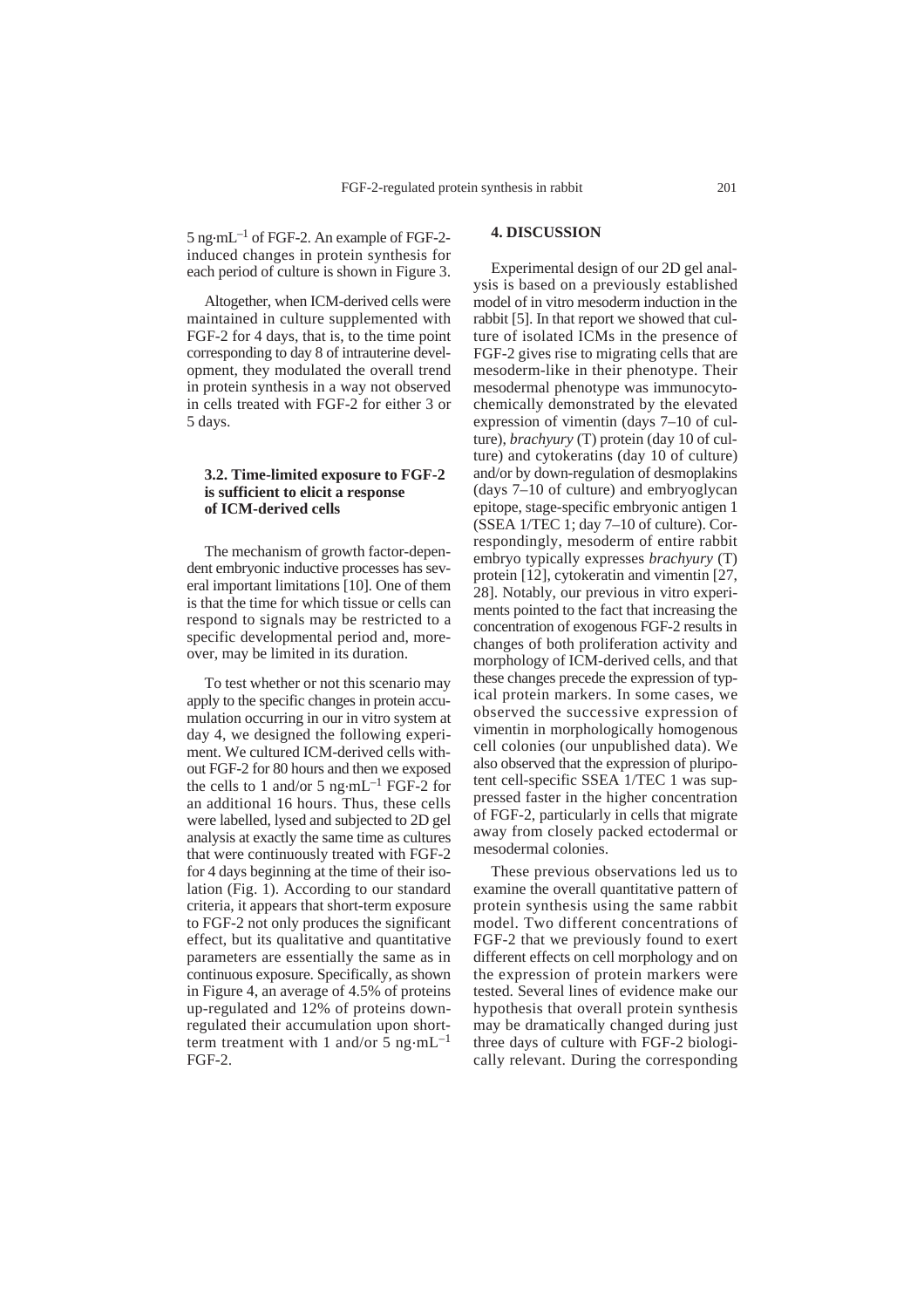

**Figure 3.** Autoradiographs of representative 2D gels of ICM-derived cells treated with 1 ng·mL<sup>-1</sup> of FGF-2 for 3 (A), 4 (**B**), and 5 (**C**) days. Proteins whose synthesis is altered upon FGF-2 are indicated by circles (increase) and squares (decrease), respectively. Numbered arrows point to a position expected for vimentin (1), cytokeratin 8 (2), and cytokeratin 18 (3). Molecular masses are given in kDa.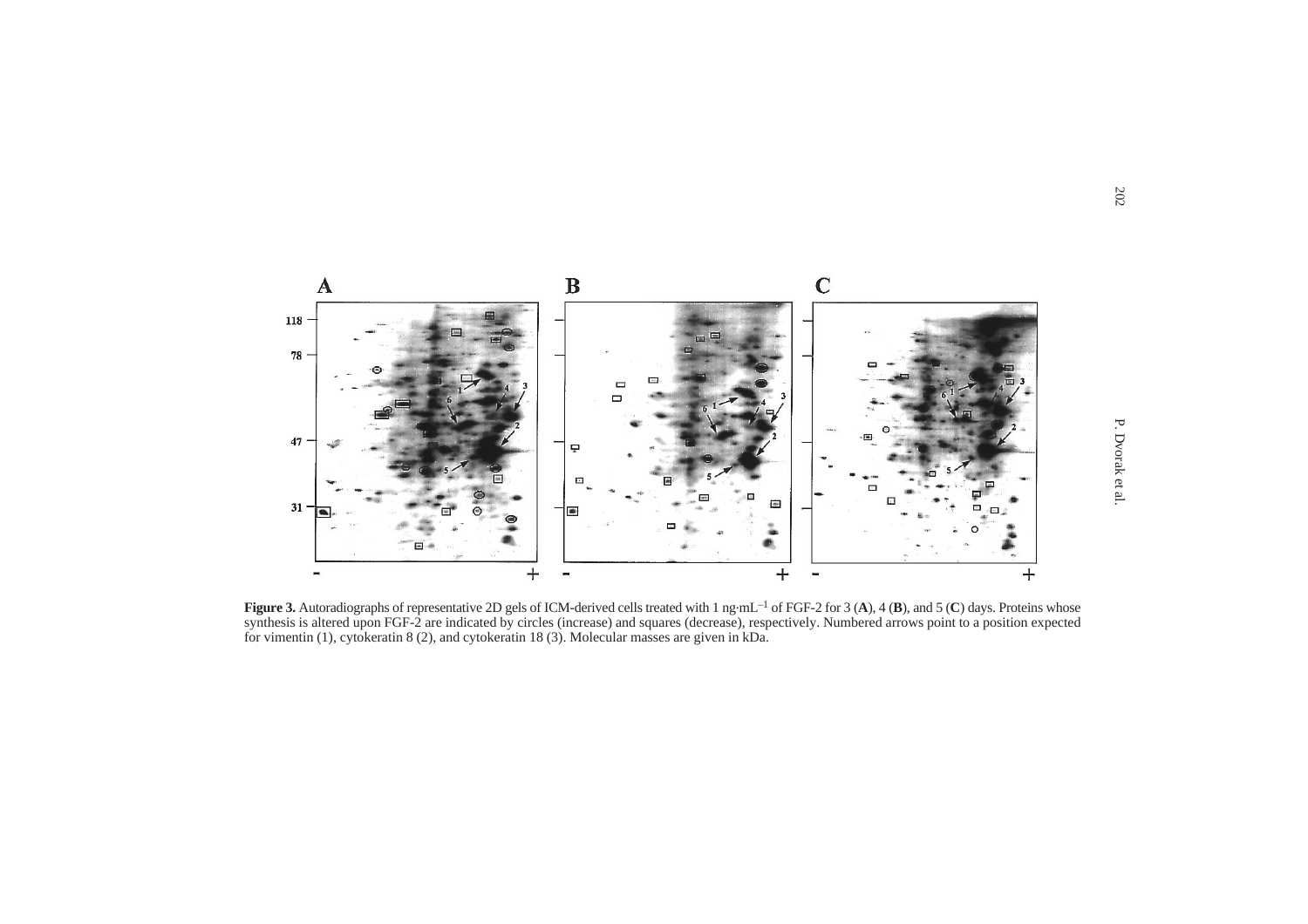**Figure 4.** Number of at least twofold up- and down-regulated protein spots as a percentage of spots resolved in the standard image for short-term exposure of ICM-derived cells to FGF-2 at day 4 of culture. All values are expressed as the mean percentage of two representative pairs of gels for 0 and 1 or<br>0 and 5 ng·mL<sup>-1</sup> of FGF-2. For comparison purposes, grey columns show the values obtained after continuous treatment with FGF-2 at day 4 of culture.



time period in vivo, mesoderm is induced and many primordial organs are formed. Clearly, this critical period of development is characterised by a rapid specification of cell lineages. This certainly involves transcriptional, translational and posttranslational regulation of the expression of many gene products. It is noteworthy that in the normally developing embryo, gradients other than FGF also play a role in driving various differentiation processes [4, 6]. Our culture system has the advantage of working with a fairly well-defined cell population – ICM, and we reduce external signals to probably one gradient – FGF-2. Therefore, this most likely leads to a dramatic simplification of both differentiating stimuli and cell response. It is also likely that some changes in protein synthesis do not necessarily result from treatment with FGF-2, but may reflect an adaptation of the ICMs to the culture conditions. Nevertheless, at least a tendency for growth factor-induced changes of protein synthesis in rabbit ICMderived cells can be expected with some relevance to in vivo conditions.

Several previously reported in vitro experiments have suggested that growth factors regulate protein synthesis in preimplantation stage embryos. In isolated porcine embryonic discs more than 90% of the proteins increased their synthesis in the presence of IGF-1 [8]. In contrast, Shi et al. [20]

showed that in eight-cell and blastocyst stage mouse embryos the same growth factor, IGF-1, causes mostly inhibition of synthesis. These controversial data on corresponding developmental periods may suggest that regulation of protein synthesis by growth factors is species-specific.

Our analysis revealed a prominent time window in FGF-2-mediated regulation of protein synthesis/turnover. This distinguishable change in protein synthesis occured at day 4 of culture. In the rabbit, this time is roughly equivalent to the major peak of organogenesis. Moreover, the percentage of proteins that were down-regulated was higher in the lower concentration of FGF-2. This suggests that two physiological doses of FGF-2 differ in their effects on regulation of protein synthesis. We put forward the hypothesis that concentrations of 1 and 5 ng·m $\text{L}^{-1}$  FGF-2 direct the differentiation of ectodermal cells into distinct cell lineages with their specific patterns of protein synthesis/turnover. Alternatively, our results may suggest that only a low dose of morphogen can induce true differentiation, while a higher dose rather pushes ectodermal cells towards the proliferation that can be exhibited by a less pronounced down-regulation of protein synthesis.

There are several other studies showing the changes in protein synthesis during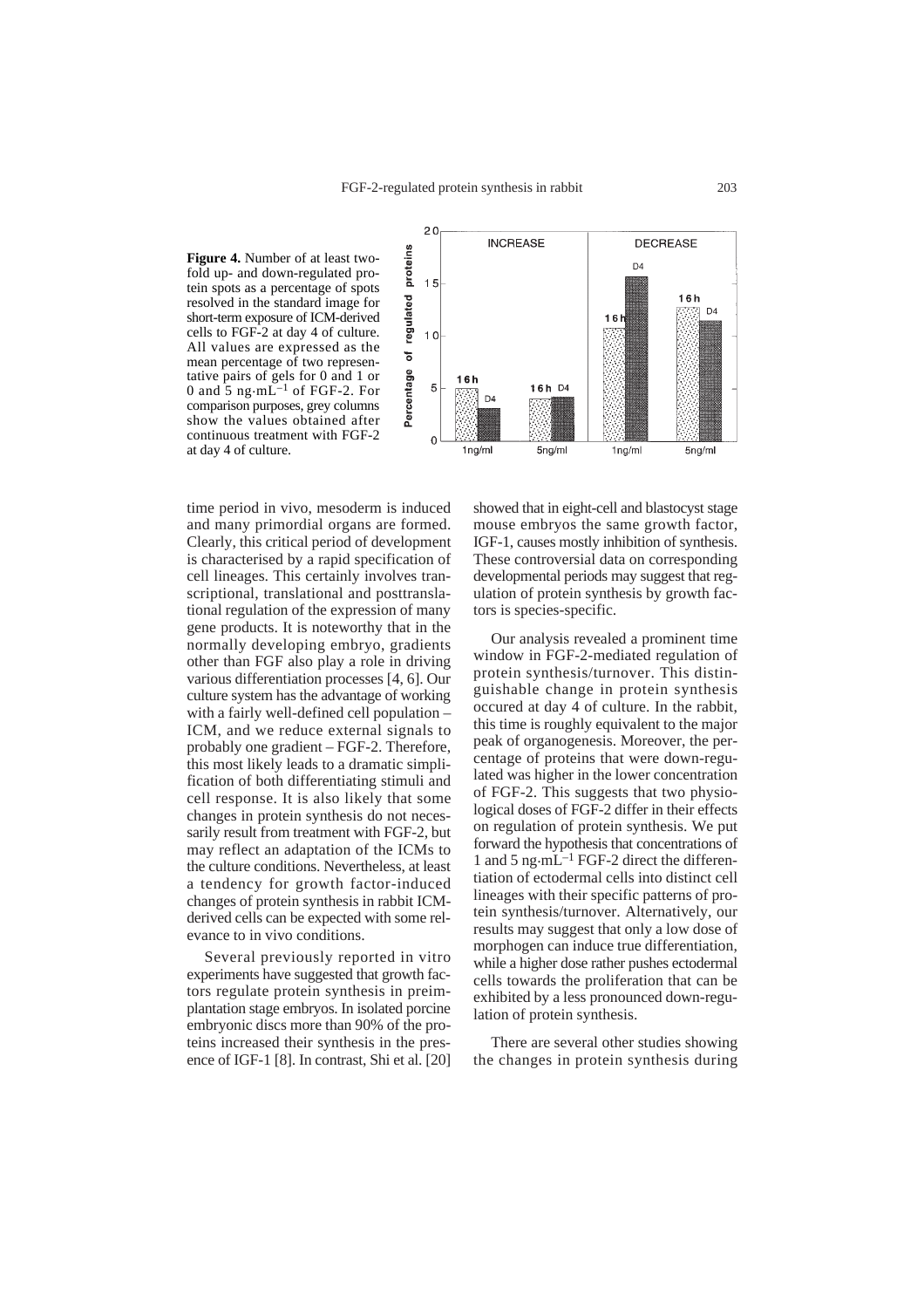intrauterine development of the mouse that correspond to our results in the rabbit. In 7.5-day embryos, comparison of protein syntheses revealed the difference among embryonic and extraembryonic regions, and between isolated embryonic endoderm, mesoderm and ectoderm. In summary, these data revealed both up-regulation and downregulation of protein synthesis with a predominantly increased rate of synthesis in the extraembryonic region and endoderm compared to embryonic region and ectoderm [15]. Changes in embryonic protein synthesis were also observed later in development, from day 7.5 to day 9. The protein synthesis was predominantly decreased when comparing day 7.5 with day 8 and day 8.5 with day 9. However, the synthesis in the time window between these stages, which coincides with the beginning of organogenesis (day 8 compared with day 8.5), was significantly increased [25]. Apparently, the mode of changes was rather quantitative, up- or down-regulation of existing proteins, although one protein, probably vimentin, was identified as being unique for anterior and posterior mesoderm and posterior ectoderm at day 7.5 [15] and several proteins were specifically expressed in cardiac components of the 9.5-day mouse [26] or in certain developmental stages [25].

Another result of our study is that none of the proteins that were shown by 2D gel electrophoresis to be significantly regulated upon FGF-2 clearly matched the mesodermal markers the expression of which was previously showed by immunocytochemistry. Thus, it is likely that the changes in protein synthesis that we revealed by short pulse radiolabelling and 2D analysis involve proteins that change their expression in advance of mesodermal markers mentioned above.

Taken together, our findings demonstrate that the candidate morphogen FGF-2 induces changes in rabbit embryonic cells that are well pronounced, show specific dynamics, and are coordinated by timely

restricted cell response. Future studies may employ amino acid sequencing to unravel the nature of some attractive candidate proteins.

## **ACKNOWLEDGEMENTS**

This study was supported by a grant from the EU, BIO 2-CT 92-0358, and in part by grants 524/96/K162 from the Grant Agency of the Czech Republic and VZ432100001 from the Ministry of Education, Youth and Sports of the Czech Republic.

#### **REFERENCES**

- [1] Babalola G.O., Schultz R.M., Modulation of gene expression in the preimplantation mouse embryo by TGF-alpha and TGF-beta, Mol. Reprod. Dev. 41 (1995) 133–139.
- [2] Babinet C., Bordenave G.R., Chimaeric rabbits from immunosurgically-prepared inner-cellmass transplantation, J. Embryol. Exp. Morphol. 60 (1980) 429–440.
- Conover J.C., Temeles G.L., Zimmermann J.W., Burke B., Schultz R.M., Stage-specific expression of a family of proteins that are major products of zygotic gene activation in the mouse embryo, Dev. Biol. 144 (1991) 392–404.
- [4] Ding J., Yang L., Yan Y.T., Chen A., Desai N., Wynshaw-Boris A., Shen M.M., Cripto is required for correct orientation of the anteriorposterior axis in the mouse embryo, Nature 395 (1998) 702–707.
- [5] Dvorak P., Flechon J.-E., Thompson E.M., Horak V., Adenot P., Renard J.P., Embryoglycans regulate FGF-2-mediated mesoderm induction in the rabbit embryo, J. Cell Sci. 110 (1997)  $1 - 10$
- [6] Dyson S., Gurdon J.B., The interpretation of position in a morphogen gradient as revealed by occupancy of activin receptors, Cell 93  $(1998)$  557–568.
- [7] Erickson R.P., Recent advances in developmental genetics: Growth factors and morphogens, Mol. Reprod. Dev. 41 (1995) 109–125.
- [8] Estrada J.L., Jones E.E., Johnson B.H., Petters R.M., Effects of insulin-like growth factor-I on protein synthesis in porcine embryonic discs cultured in vitro, J. Reprod. Fertil. 93 (1991) 53–61.
- [9] Gründker C., Kirchner C., Influence of uterine growth factors on blastocyst expansion and trophoblast knob formation in the rabbit, Early Pregnancy 2 (1996) 264–270.